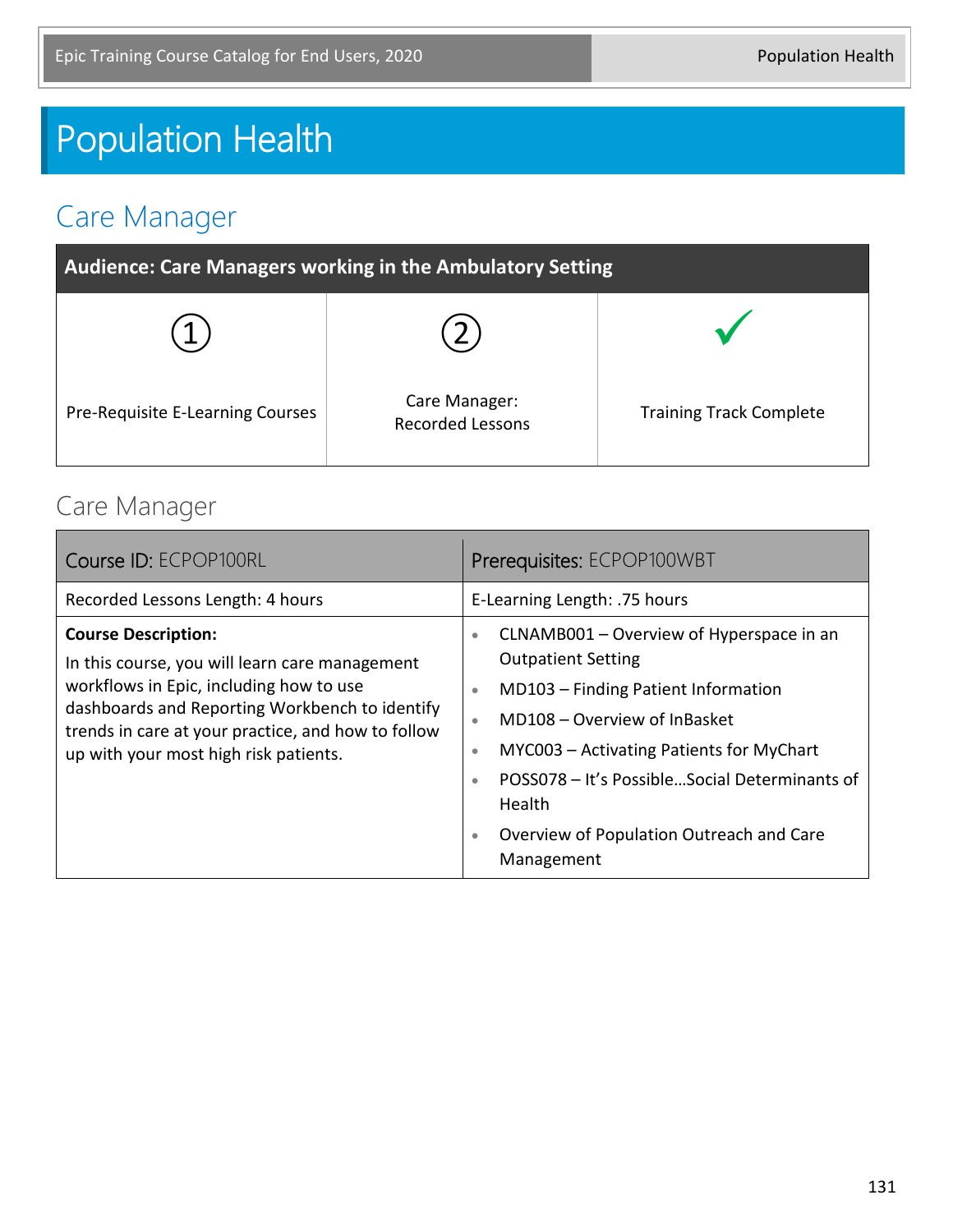## ED Patient Navigator

| Audience: Care Managers and Patient Navigator working in the Emergency Department |                                                         |                                |
|-----------------------------------------------------------------------------------|---------------------------------------------------------|--------------------------------|
|                                                                                   |                                                         |                                |
| Pre-Requisite E-Learning Courses                                                  | <b>ED Patient Navigator:</b><br><b>Recorded Lessons</b> | <b>Training Track Complete</b> |

#### Patient Navigator

| Course ID: ECPOP102RL                                                                                                                                                                                                                                                                                                                                                     | Prerequisites: ECPOP102WBT                                                                                                                                                                                                                                                                                                                                                                  |
|---------------------------------------------------------------------------------------------------------------------------------------------------------------------------------------------------------------------------------------------------------------------------------------------------------------------------------------------------------------------------|---------------------------------------------------------------------------------------------------------------------------------------------------------------------------------------------------------------------------------------------------------------------------------------------------------------------------------------------------------------------------------------------|
| Recorded Lessons Length: 4 hours                                                                                                                                                                                                                                                                                                                                          | E-Learning Length: .75 hours                                                                                                                                                                                                                                                                                                                                                                |
| <b>Course Description:</b><br>In this course, you will learn care management<br>workflows in Epic, including how to use<br>dashboards and Reporting Workbench to identify<br>trends in care at your practice, and how to follow<br>up with your most high risk patients. Navigating<br>Care Gaps and completing patient tasks for<br>Patients in the Emergency Department | CLNAMB001 - Overview of Hyperspace in an<br>$\bullet$<br><b>Outpatient Setting</b><br>MD103 - Finding Patient Information<br>$\bullet$<br>MD108 – Overview of InBasket<br>$\bullet$<br>MYC003 - Activating Patients for MyChart<br>$\bullet$<br>POSS078 - It's PossibleSocial Determinants of<br>$\bullet$<br>Health<br>Overview of Population Outreach and Care<br>$\bullet$<br>Management |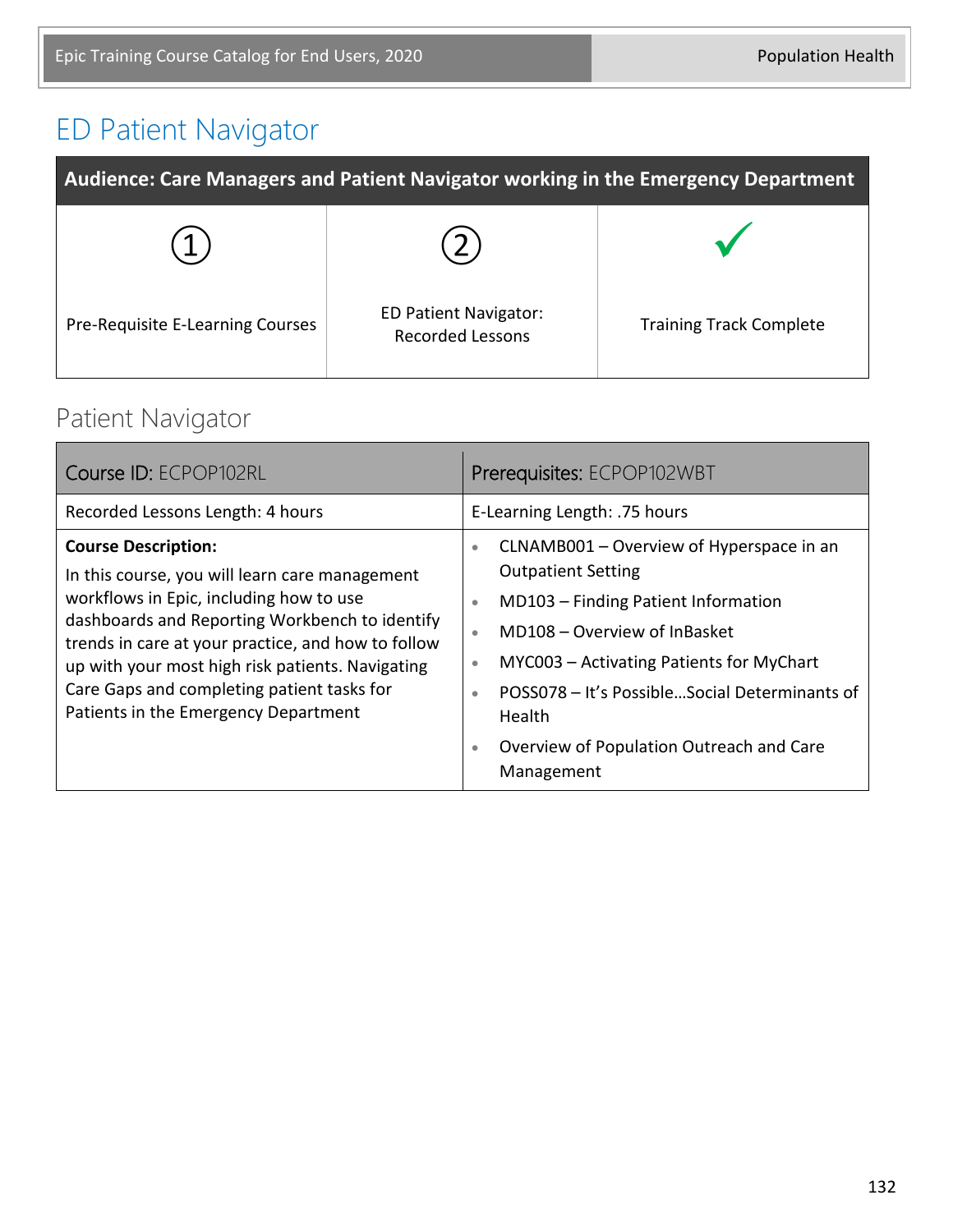## Community Health Worker

| Audience: Care Managers and Patient Navigator working in Community Health Setting |                                                            |                                |
|-----------------------------------------------------------------------------------|------------------------------------------------------------|--------------------------------|
|                                                                                   |                                                            |                                |
| Pre-Requisite E-Learning Courses                                                  | <b>Community Health Worker:</b><br><b>Recorded Lessons</b> | <b>Training Track Complete</b> |

#### Community Health Worker

| Course ID: ECPOP103RL                                                                                                                                                                | Prerequisites: ECPOP103WBT                                                                                                                                                                                                                                                                                                                                                                         |
|--------------------------------------------------------------------------------------------------------------------------------------------------------------------------------------|----------------------------------------------------------------------------------------------------------------------------------------------------------------------------------------------------------------------------------------------------------------------------------------------------------------------------------------------------------------------------------------------------|
| Recorded Lessons Length: 3 hours                                                                                                                                                     | E-Learning Length: .75 hours                                                                                                                                                                                                                                                                                                                                                                       |
| <b>Course Description:</b><br>In this course, you will learn care management<br>workflows in the Healthy Planet Link app for Care<br>Managers working outside of the clinic setting. | CLNAMB001 – Overview of Hyperspace in an<br>$\bullet$<br><b>Outpatient Setting</b><br>MD103 - Finding Patient Information<br>$\bullet$<br>MD108 - Overview of InBasket<br>$\bullet$<br>MYC003 - Activating Patients for MyChart<br>$\bullet$<br>POSS078 - It's PossibleSocial Determinants of<br>$\bullet$<br><b>Health</b><br>Overview of Population Outreach and Care<br>$\bullet$<br>Management |